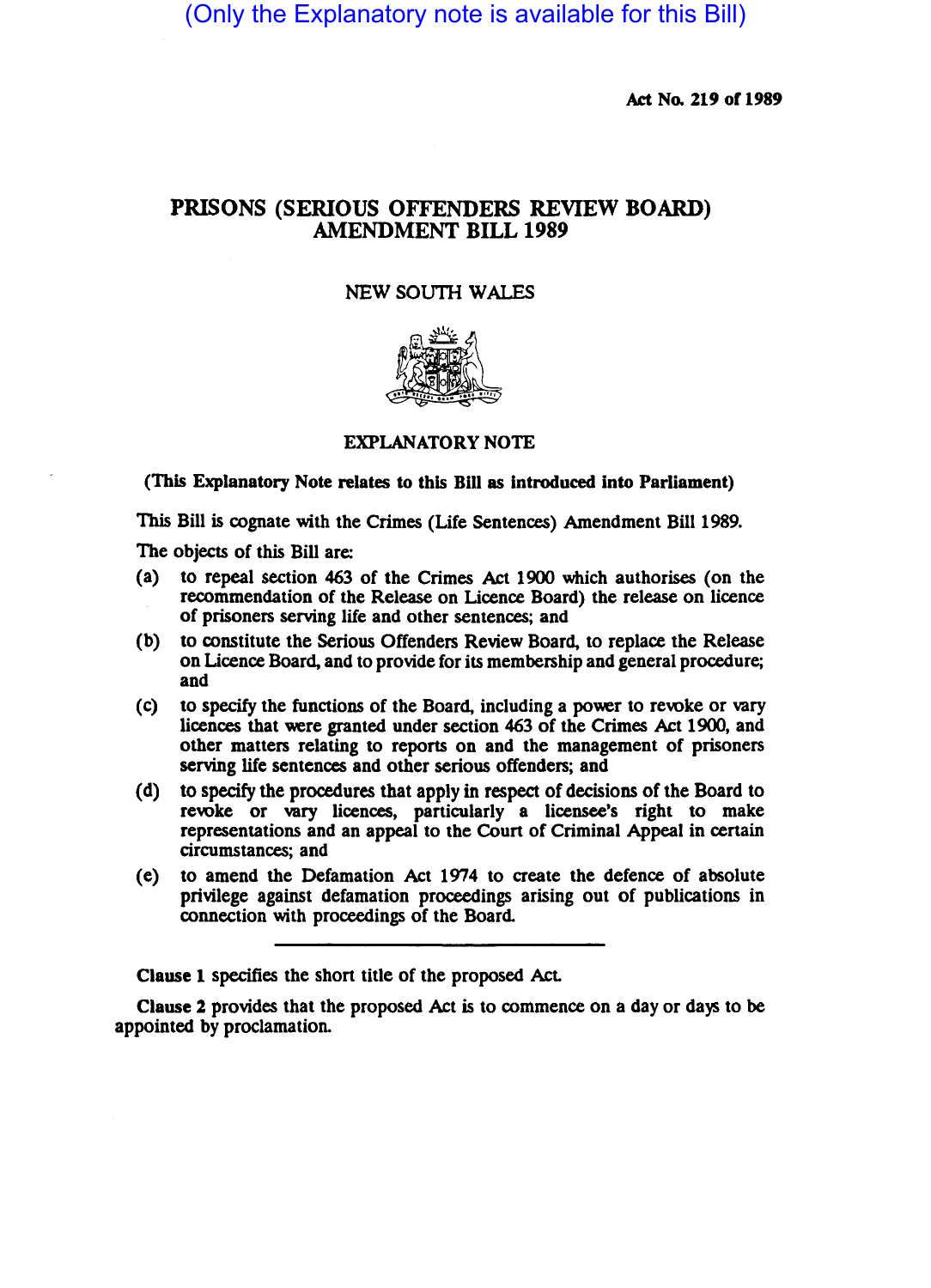Clause 3 is a formal provision that gives effect to the Schedule amending the Prisons Act 1952

Clause 4 is a formal provision that gives effect to the Schedule amending the Defamation Act 1974.

Clause 5 repeals section 463 of the Crimes Act 1900 and the Eighth Schedule to that Act

## SCHEDULE 1 • AMENDMENT OF PRISONS ACf 1952

Schedule 1 (1) substitutes the definition of "Board" so that it refers to the Serious Offenders Review Board.

Schedule 1 (2) makes provision for the Serious Offenders Review Board by substituting Part 10. Division 1 of the substituted Part contains the following provisions:

Proposed section 59 constitutes the Serious Offenders Review Board (formerly the Release on licence Board).

Proposed section 60 provides that the Board is to consist of 10 members and specifies the necessary qualifications for a member.

Proposed section 61 sets out the functions of the Board. These are the revocation or variation of licences that have been granted under section 463 of the Crimes Act 1900, the preparation of reports for the Supreme Court in respect of determinations of minimum terms and additional terms for existing life sentences, the preparation of reports to the Offenders Review Board, and certain management functions in relation to prisoners serving life sentences and other serious offenders.

Proposed section 62 gives effect to proposed Schedule 5, which relates to the members and procedure of the Board.

Division 2 of the substituted Part contains the following provisions:

Proposed section 63 preserves any licence to be at large that was granted under section 463 of the Crimes Act 1900 before the repeal of that section and applies the Division to any such licence.

Proposed section 64 provides the Board with the power to revoke or vary an existing licence. If a licence is revoked the person released on licence is to be returned to gaoL The procedure for the issue of warrants and for arrest in connection with such a revocation is retained.

Proposed section 65 provides that a decision by the Board to revoke or vary a licence can only be made if the Chairperson or Deputy Chairperson of the Board attends the meeting when the decision is made and supports the decision.

Proposed section 66 enables the Board, when it is considering whether to revoke or vary a licence, to review the matters considered when the licence was granted and to take into account the licensee's conduct while at large, including any breach of the conditions of the licence, and other matters that the Board considers relevant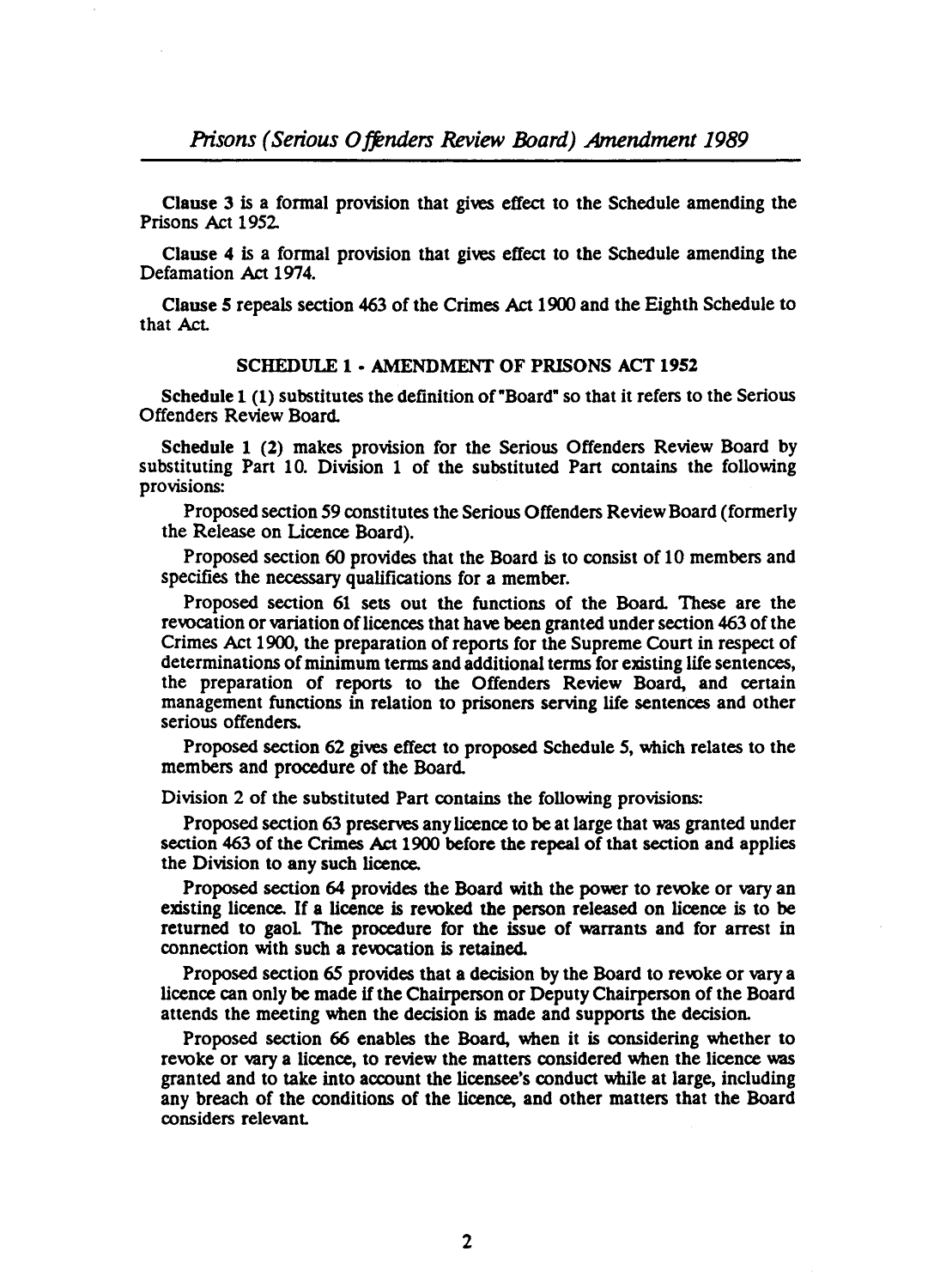Proposed section 67 provides that the Board must notify the licensee that it is to consider making a decision to revoke or vary the licence.

Proposed section 68 requires the Board to notify the licensee in writing if a decision to revoke or vary the licence is made. The notice is to give the licensee the opponunity of a hearing for the purpose of reconsideration of the Board's decision. Copies of the documents used by the Board in making its decision are to be provided. A licensee who advises the Board in the prescribed manner of his or her intention to make representations is entitled to do so.

Proposed section 69 enables the Board, when there is reasonable cause to do so, to revoke or vary a licence without notifying the licensee.

Proposed section 70 prescribes the procedure for serving a notice on the licensee.

Proposed section 71 provides a licensee with a right to apply to the Court of Criminal Appeal for a direction by that Court that the Board's decision to revoke or vary his or her licence was based on false, misleading or irrelevant information.

Proposed section 72 provides that a person returned to gaol following revocation of his or her licence may apply for a determination of a minimum term and an additional term for the life sentence under section *13A* of the Sentencing Act 1989.

Schedule 1 (3) substitutes Schedule 5 to the Act. The new Schedule contains provisions relating to the members and procedure of the Serious Offenders Review Board. Proposed clauses 1·17 contain provisions that are generally the same as the prOvisions that applied to the former Release on Licence Board. The Schedule also contains the following clauses:

Proposed clause 18 enables the Chairperson or Deputy Chairperson to summon a person to appear before the Board to give evidence or to produce documents.

Proposed clause 19 enables the Chairperson or Deputy Chairperson to require a person appearing before the Board to answer questions put to the person.

Proposed clause 20 provides for offences in relation to procedure at meetings. It is an offence (for example) to refuse to comply with a summons to appear or to produce documents, to produce false or misleading documents or to make a false or misleading statement.

Proposed clause 21 provides that a person making submissions to the Board may be legally represented at a meeting as well as being entitled to call and examine any witness (including those called by the Board).

Proposed clause 22 provides for the payment of allowances to witnesses called before the Board.

Proposed clause 23 requires the Board to make a record of the proceedings at a meeting.

Schedule 1 (4) enacts savings and transitional provisions relating to the former Release on Licence Board.

 $\rightarrow$